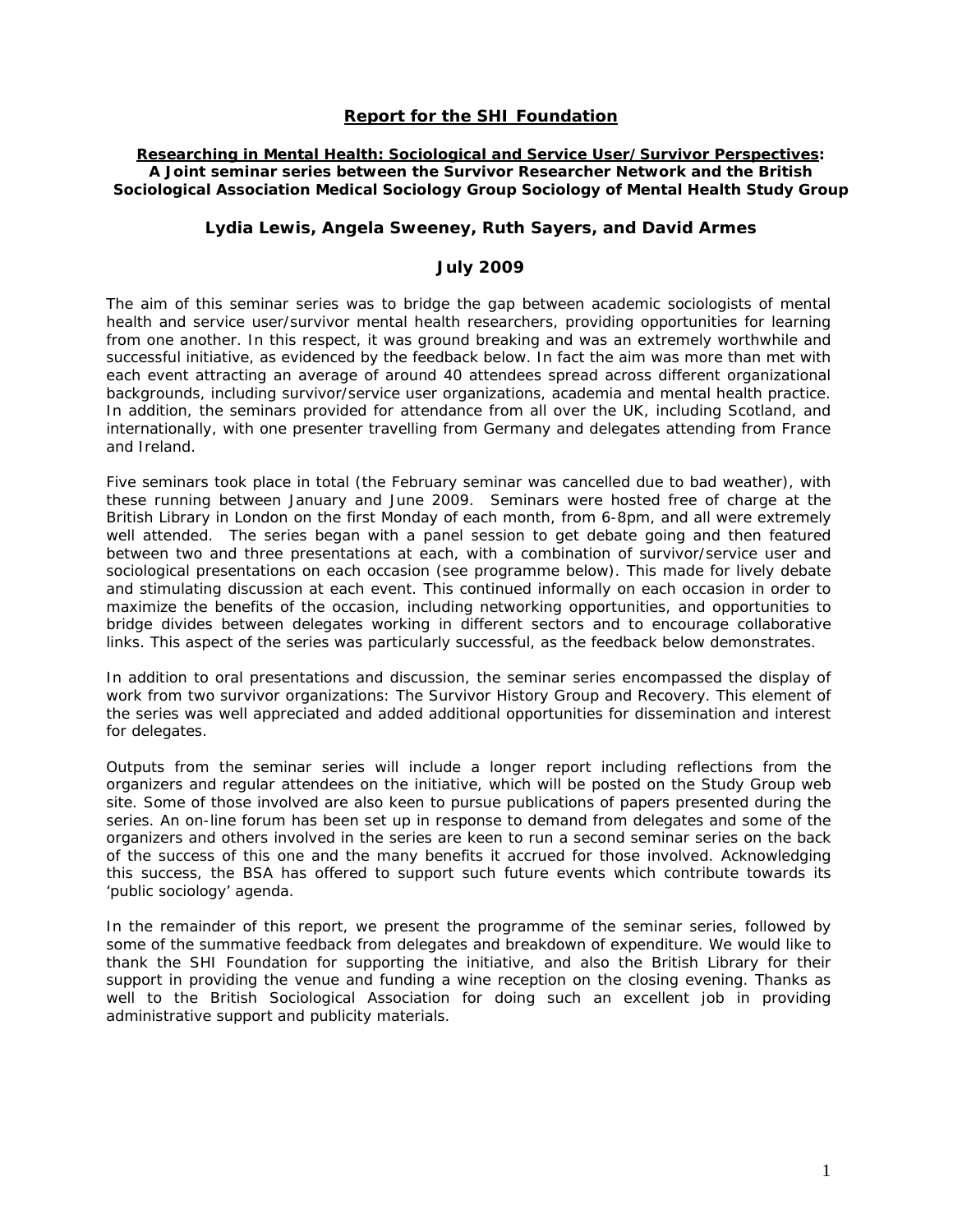# **Programme**

| $\overline{12^{th}}$ January<br>2009 | Panel session 'Mental health research by and with service-users/survivors:<br>opportunities and barriers'. Chair: Professor Peter Beresford, Centre for Citizen<br>Participation, Brunel University. Speakers: Professor George Szmukler, Dr.<br>Diana Rose, Patricia Chambers, Dr. Julie Ridley. |
|--------------------------------------|---------------------------------------------------------------------------------------------------------------------------------------------------------------------------------------------------------------------------------------------------------------------------------------------------|
| $2nd$ March 2009                     | 'What's in a name? Race, user involvement and 'hard to reach' communities',<br>Jayasree Kalathil, Survivor Research.                                                                                                                                                                              |
|                                      | 'Effective involvement in mental health services: the role of assertive outreach<br>and the voluntary sector', Rosie Davies, Bristol Mind.                                                                                                                                                        |
|                                      | 'Politics of Recognition: what can a human rights perspective contribute to<br>understanding users' experiences of involvement in mental health services?<br>Lydia Lewis, Department of Sociology, University of Warwick.                                                                         |
| $6th$ April 2009                     | 'In-Sight-Bi-polar Self-Management', Heather Straughan, Centre for Mental<br>Health Recovery, University of Hertfordshire                                                                                                                                                                         |
|                                      | 'Not ending with the research report: Extending the outcomes into the<br>researched reality', Jasna Russo, Sandra Hamilton, Berlin, Germany '                                                                                                                                                     |
|                                      | Does who we are make a difference to the research that we do? Evaluating the<br>impact of service user involvement in mental health research', Steve Gillard and<br>Kati Turner, Division of Mental Health, St. George's, University of London.                                                   |
| 11 <sup>th</sup> May 2009            | 'How Personality Became Treatable', Martyn Pickersgill, Institute for Science and<br>Society, University of Nottingham.                                                                                                                                                                           |
|                                      | 'Women, alcohol and mental health: achieving authenticity in a hostile<br>environment', Patsy Staddon, University of Plymouth.                                                                                                                                                                    |
| 1st June 2009                        | 'A symbolic interactionist approach to mental health outreach', Jim Roe and<br>Hugh Middleton, University of Nottingham                                                                                                                                                                           |
|                                      | 'Using personal experiences to understand other people's mental health<br>recovery', S. Ajayi, J. Billsborough, T. Bowyer, P. Brown, A. Faulkner, A. Hicks,<br>J. Larsen, P. Mailey, R. Sayers, R. Smith; Rethink.                                                                                |
|                                      | Discussion of the seminar series and ways forward.                                                                                                                                                                                                                                                |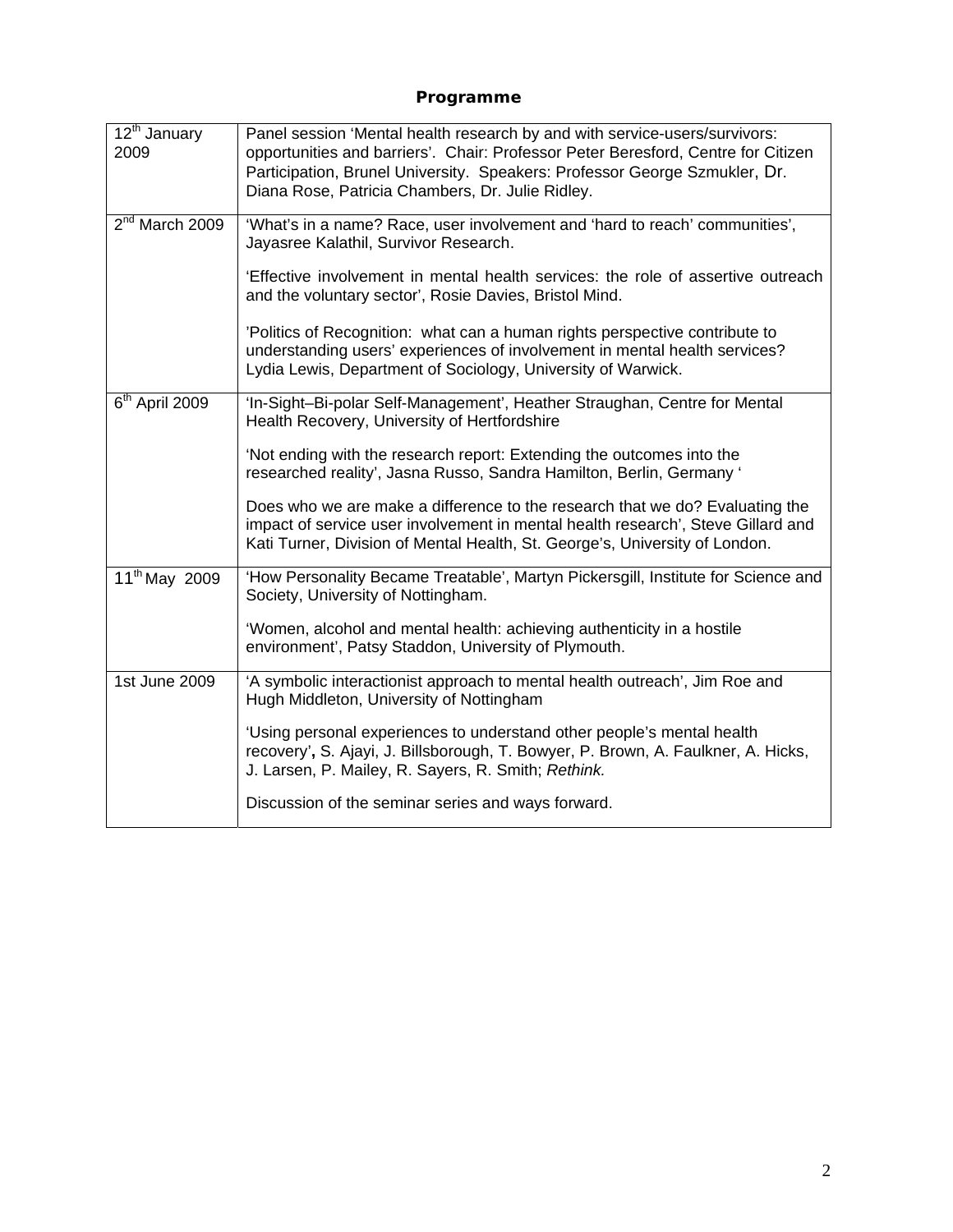# **Selected summative feedback received July 2009**

|                                                                             | True        | False       | Response<br>Count |
|-----------------------------------------------------------------------------|-------------|-------------|-------------------|
| I would recommend<br>attending a BSA event to<br>my colleagues              | 96.9% (31)  | $3.1\%$ (1) | 32                |
| The event offered good<br>networking opportunities                          | 100.0% (31) | $0.0\%$ (0) | 31                |
| The content is useful to my<br>work                                         | 93.8% (30)  | $0.0\%$ (0) | 32                |
| I would like to attend more<br>of these seminars should<br>they be approved | 96.9% (31)  | $3.1\%$ (1) | 32                |

#### **What did you enjoy most about these seminars?**

The opportunity to listen to and discuss presentations of service-user and survivor research alongside more directly sociological mental health presentations - also equally the opportunity to get to know the BSA study group members and SRN community better after the seminars.

Opportunity to network; finding out about other people's work.

Fresh approaches & perspectives; quite different from the presentations I am mostly used to.

Hearing about innovative projects and ideas; networking.

Being able to listen to other user researchers' research topics/interests & the networking opportunities during these seminars.

The papers were short, but very good and there was plenty of time for open discussion which was very engaging.

It allowed user and professional researchers to learn from each other.

The friendly exchange of ideas - ideas about sociological relevance of user research (useful as I teach sociology).

Opportunity to hear and network with assorted people and disciplines and original thinkers.

The opportunity to be up to date on the research being conducted and the difficulties encountered. The convivial nature of the interaction, particularly in the later seminars.

Spirited mix of different kinds of perspectives, discourses and debates.

The opportunity to hear from people working on challenging the status quo with new and fresh ideas, and examples of their work.

Really, really, really interesting and informative. At the informal bit in the pub later I had some excellent in-depth discussion that were as enlightening as the seminars.

Stimulating mix of people. Perspectives that were challenging.